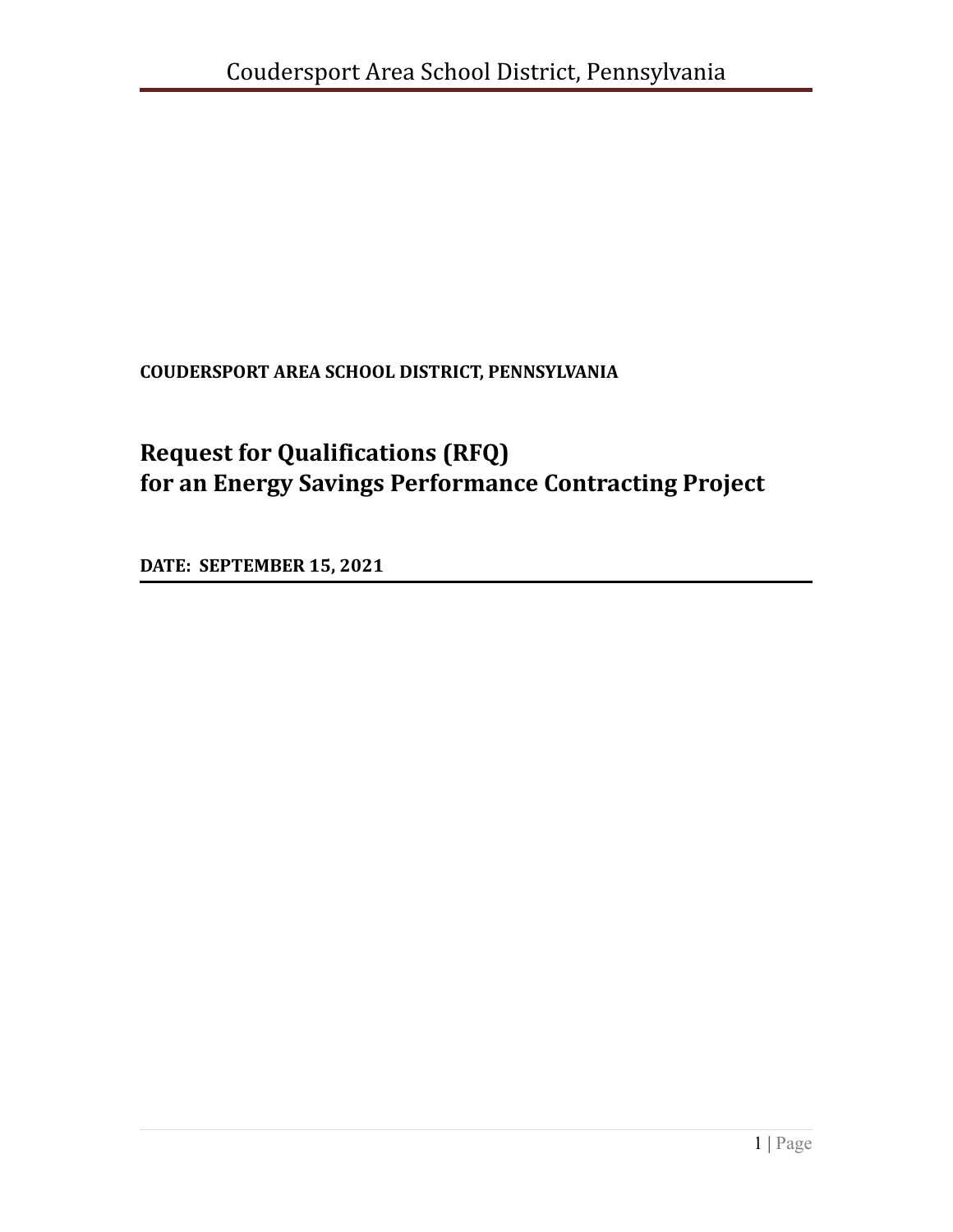#### **TABLE OF CONTENTS**

#### **I. Purpose of Solicitation**

#### **II. Background**

#### **III. Services Requested**

#### **IV. Selection Process**

- Proposal Evaluation
- Investment Grade Audit
- Negotiating and Signing of Contract

#### **V. Schedule of Events**

#### **VI. Selection Criteria**

- Organization & Supplemental Information
- Personnel Qualification
- Project Management Plan
- Prior Project Performance
- Business and Financial Qualifications

#### **VII. Response Format and Contents**

## **Appendix A: Proposal Forms**

● Form A: Contractor Profile Form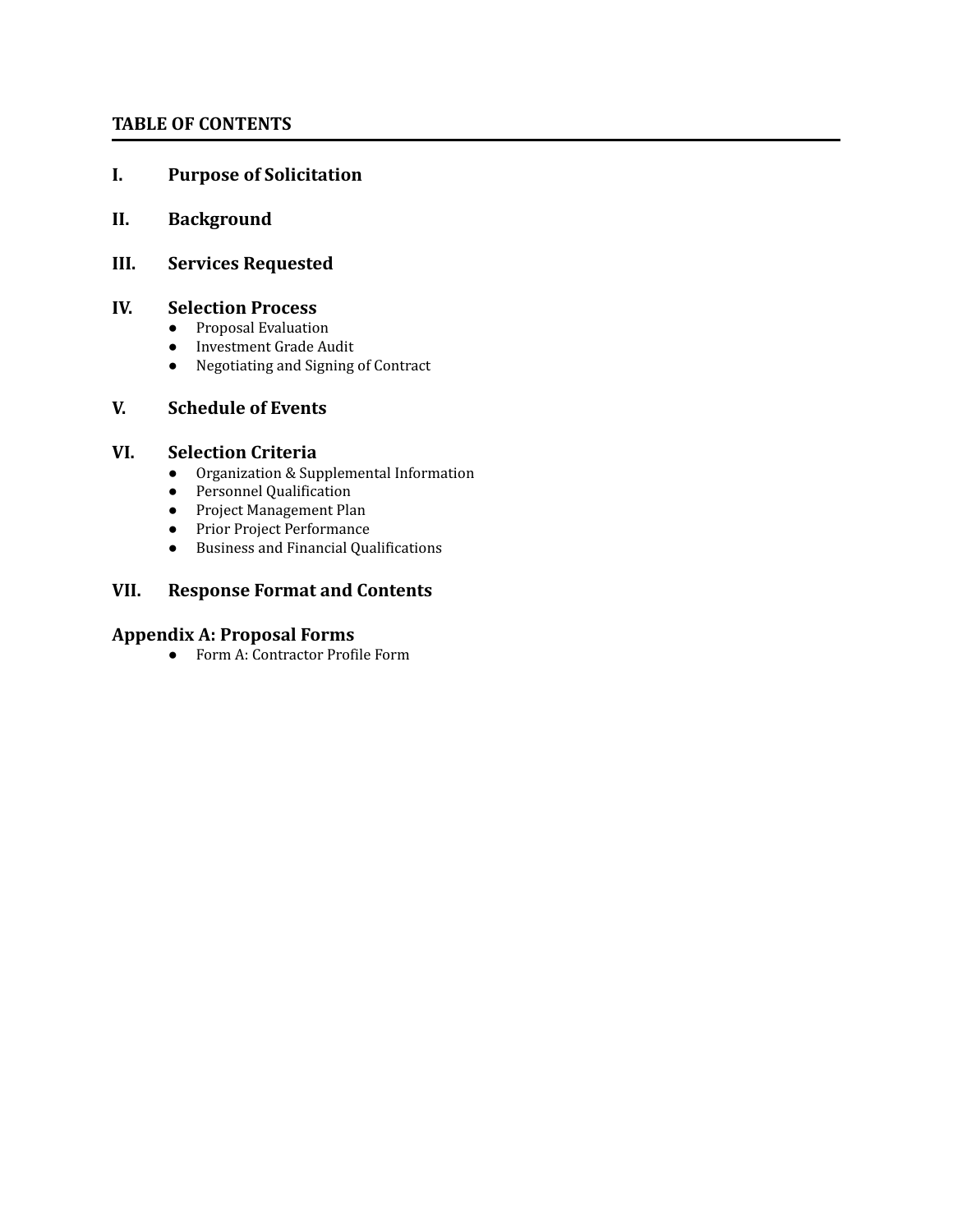## **I. PURPOSE OF SOLICITATION**

**Background:** The intent of this Request for Qualifications (RFQ) is to solicit qualifications from Energy Services Companies (ESCOs). Coudersport Area School District is requesting qualifications from Energy Services Companies (ESCOs) for the implementation of Facility and Energy Efficiency Improvements on a Performance Contracting basis that is in accordance with Pennsylvania Act 77 of 2004, Act 39 of 2010, Act 163 of 2016 the Guaranteed Energy Savings Act.

For the purpose of this RFQ, "ESCO" refers to any company that is qualified to provide a turnkey energy conservation program that includes all services listed in this RFQ. Responses to this RFQ shall describe the ESCO's capability to identify the need for, design, install, maintain, monitor, and arrange the financing of a comprehensive energy conservation program.

Coudersport Area School District intends to use this RFQ to qualify and select a firm to conduct an Investment Grade Audit and award contract(s) to perform cost-effective energy conservation retrofits.

Deadline: Responses to this RFQ must be received by 12:00 PM on Friday, October 6, 2021 at the address below. Three (3) paper copies and one (1) electronic copy of the response must be sealed and delivered to:

Coudersport Area School District 698 Dwight Street Coudersport, PA 16915 Re: Qualifications Enclosed – Guaranteed Energy Savings Project ATTN: Drew Kyle, Superintendent

## **Please Note:**

Coudersport Area School District reserves the right to reject as non-responsive any responses which do not contain the information requested in Section VII and Appendix A of this RFQ.

- Additionally, Coudersport Area School District reserves the right to reject as non-responsive any responses which are not organized and formatted as described in this RFQ.
- Coudersport Area School District reserves the right to reject any and all responses resulting from this RFQ. Late responses will not be accepted and will be returned to the submitting company unopened.
- Coudersport Area School District is not liable for any cost incurred by any person or firm responding to this RFQ.

**Questions**: All questions will be answered by email to all bidders. Any and all questions regarding this RFQ and the program it represents must be submitted in writing to:

Drew Kyle, Superintendent

Email: [dkyle@coudyschools.org](mailto:dkyle@coudyschools.org)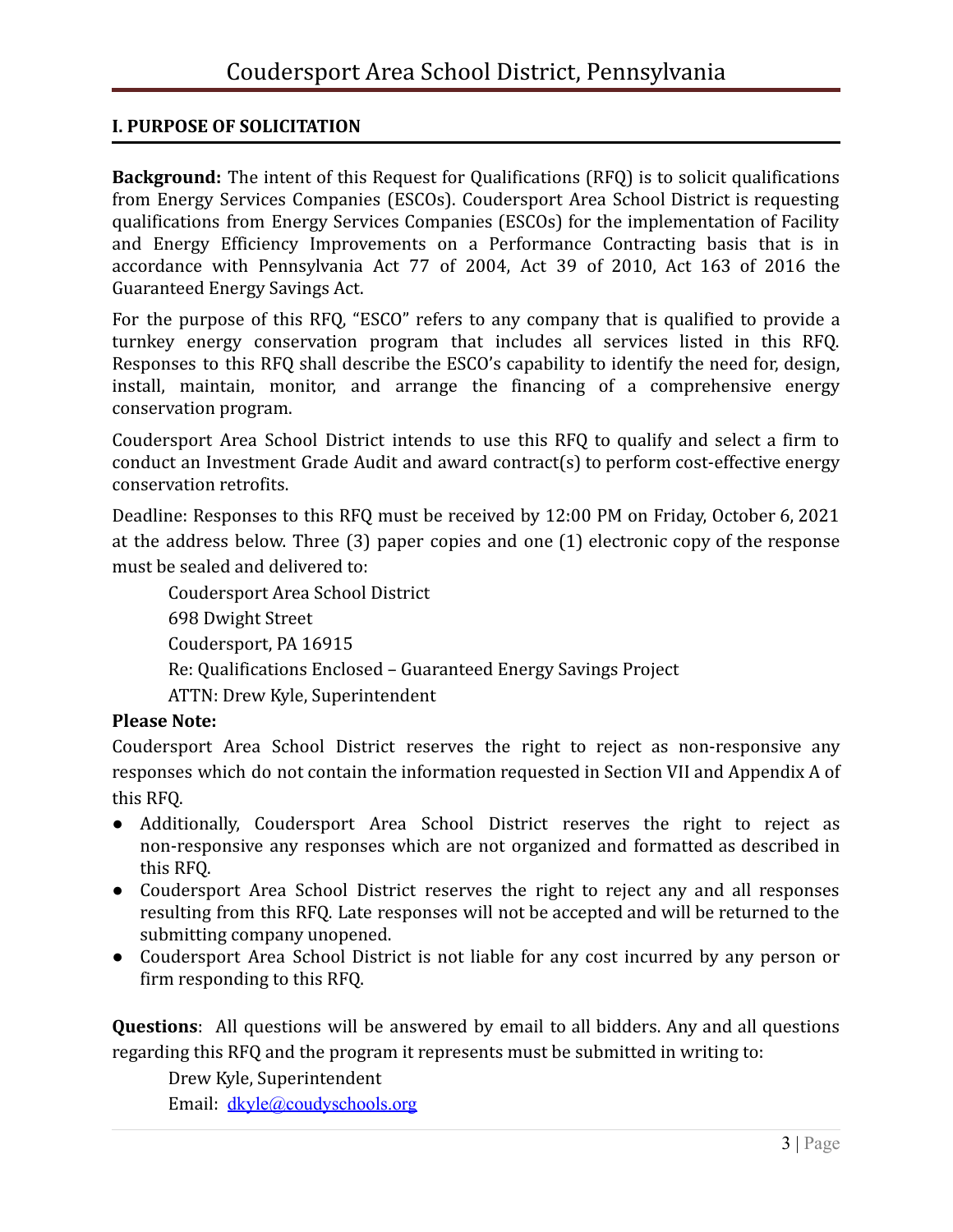## **II. BACKGROUND**

Coudersport Area School District: The Coudersport Area School District is a small, [rural](https://en.wikipedia.org/wiki/Rural), public school district which covers the Borough of Coudersport and southern and western portions of Allegany Township, Eulalia Township, Hebron Township, Homer Township, Summit Township and Sweden Township in Potter County, Pennsylvania. Coudersport Area School District encompasses approximately 214 square miles. According to the 2010 census the district's population is approximately 5,692 people.

Coudersport Area School District operates two schools; [Coudersport](https://en.wikipedia.org/wiki/Clarion-Limestone_Jr/Sr_High_School) ASD Jr/Sr High [School](https://en.wikipedia.org/wiki/Clarion-Limestone_Jr/Sr_High_School) (7th–12th) and Coudersport ASD [Elementary School](https://en.wikipedia.org/wiki/Elementary_School) (K–6th).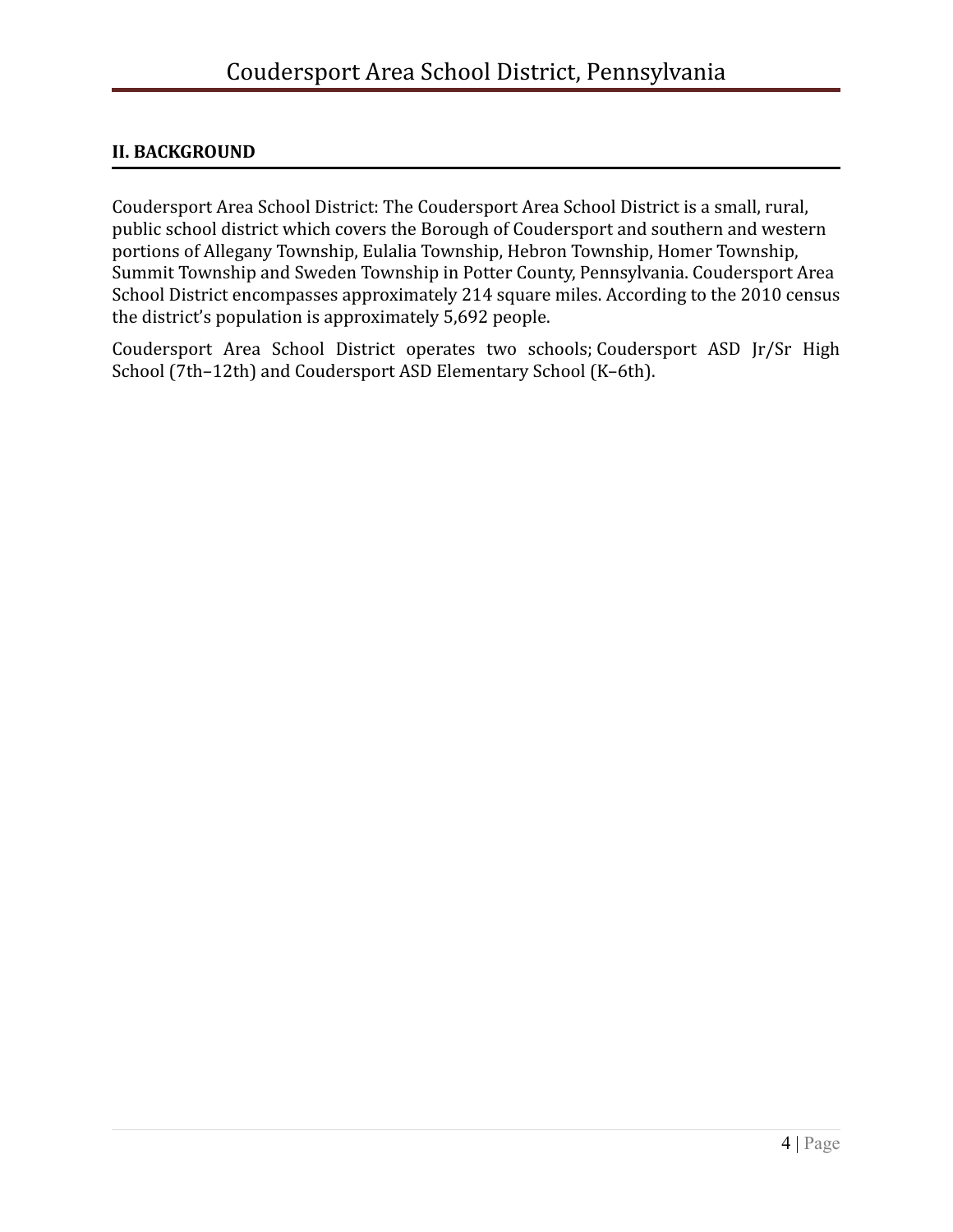## **III. SERVICES REQUESTED**

For this RFQ, Coudersport Area School District is interested in Energy Services Companies (ESCOs) for the identification, engineering, design, installation, training, maintenance and financing of approved Energy Conservation Measures (ECMs) in a fixed cost scenario for the Coudersport Area School District buildings.

All ECMs considered shall be proven, commercially available and result in verifiable energy savings.

All equipment provided by the ESCO for this program shall have a history of successful operating experience in similar installations and shall be in new and unused condition. This equipment shall be of the newest generation with readily available replacement parts. All equipment used for this program shall be approved by Coudersport Area School District prior to installation.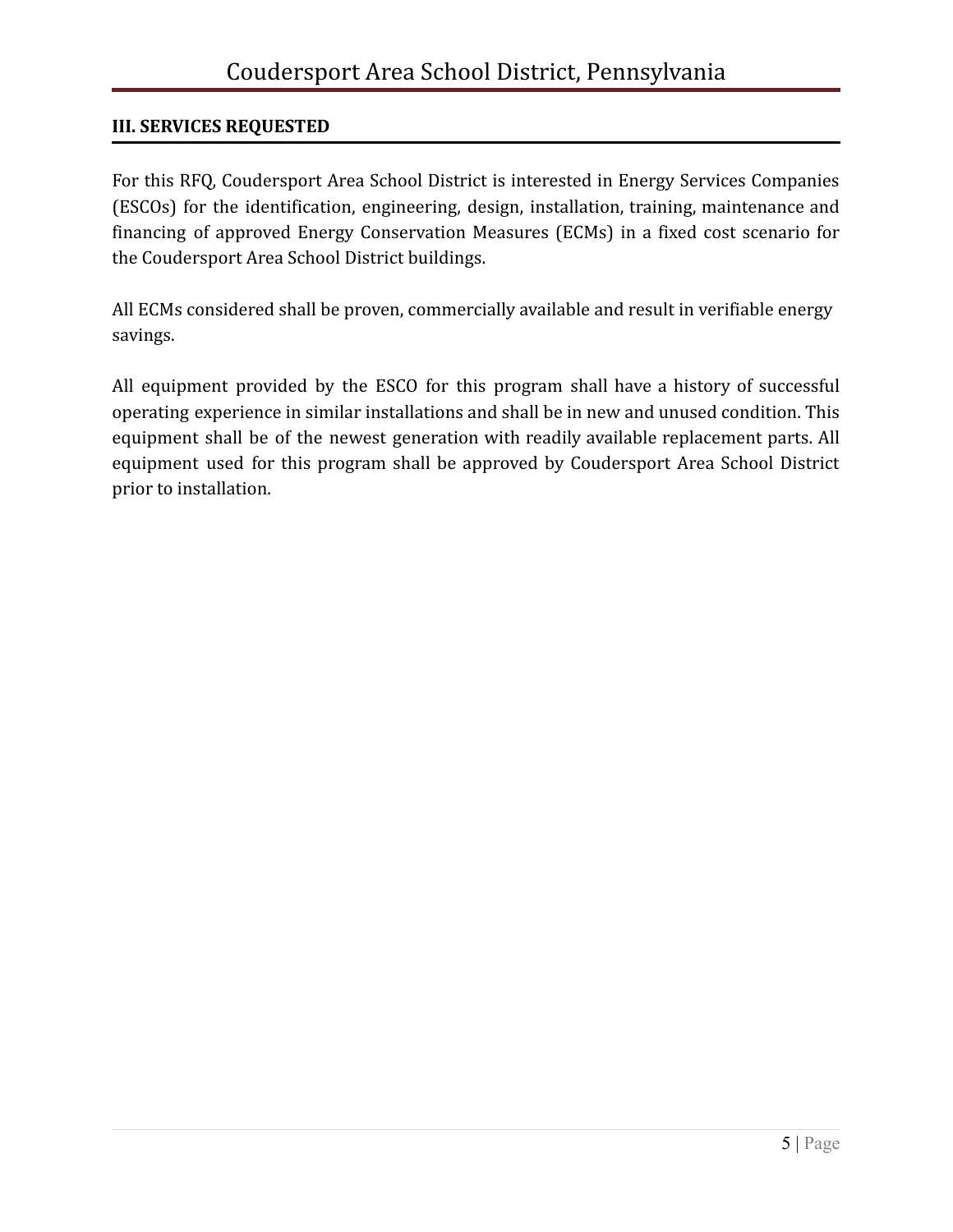## **IV. SELECTION PROCESS**

## **RFQ Qualifications Evaluation**

Interested ESCOs responding to this RFQ with a response must provide the information requested in Section VII and Appendix A. Coudersport Area School District will evaluate submittals and choose an ESCO who meets the qualifications of this RFQ to develop an Investment Grade Audit.

## **Engineering Proposal**

Upon completion of the response evaluation, Coudersport Area School District will select an ESCO to conduct an Investment Grade Audit. When approved by Coudersport Area School District, the IGA (Investment Grade Audit) will allow the ESCO to proceed with the energy analysis, feasibility study, conceptual engineering design and permitting plan for a comprehensive energy conservation program.

The ESCO will develop a program that meets Coudersport Area School District's requirements. Coudersport Area School District and the ESCO will sign the agreement, thereby authorizing the ESCO to proceed.

## **Negotiating and Signing of Contract**

Upon completion of the Investment Grade Audit and the determination that the project is feasible and acceptable to Coudersport Area School District, an Energy Savings Performance Contracting (ESPC) Agreement will be drawn up between Coudersport Area School District and the ESCO. All engineering, design and permitting cost incurred by the ESCO under the Investment Grade Audit will be incorporated into the ESPC Agreement. Upon acceptance of the ESPC Agreement by the Organization's Administration, the ESPC Agreement will be signed and the program will commence.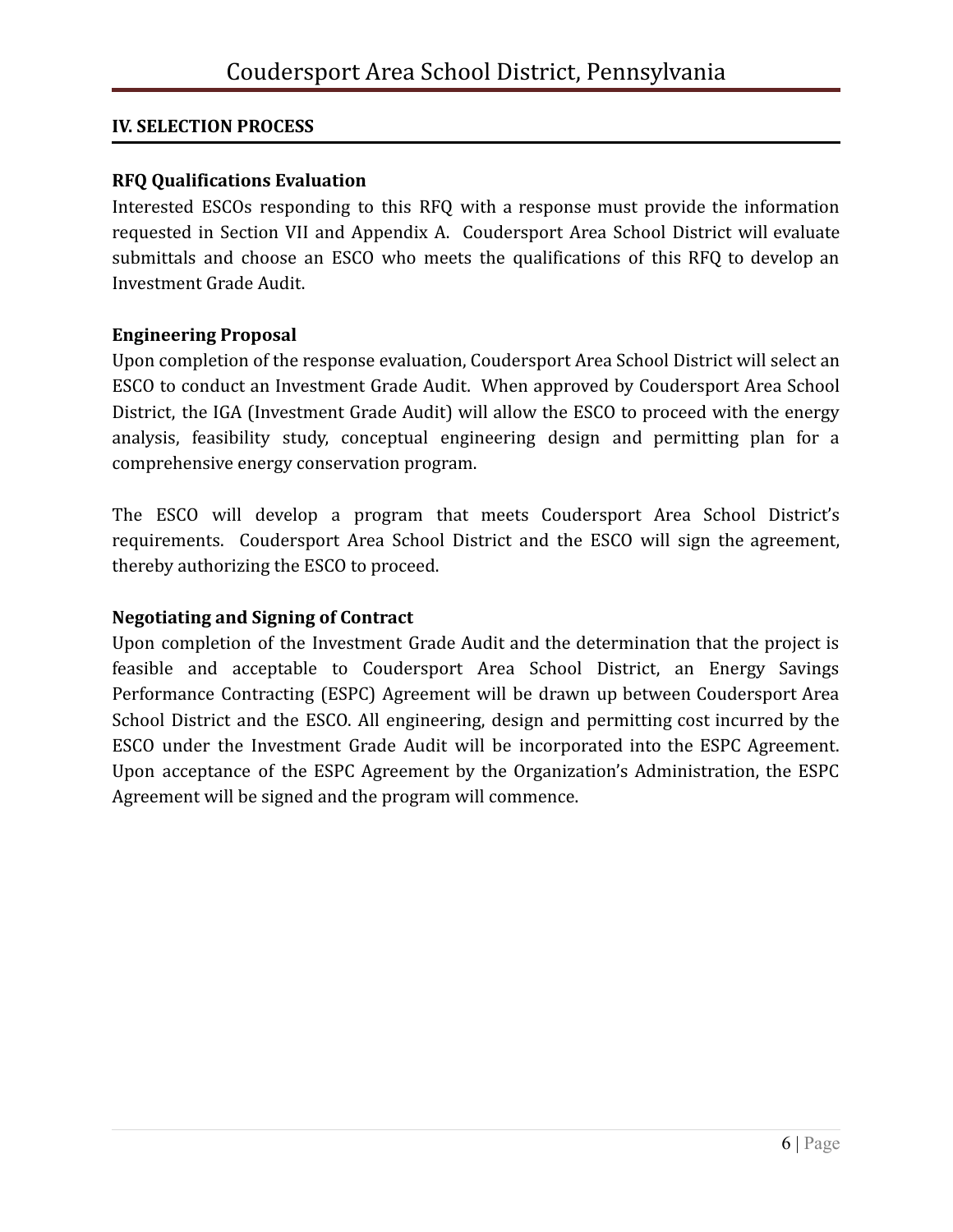## **V. SCHEDULE OF EVENTS**

The following time frame is expected to be followed during the procurement period of this RFQ. This is a tentative schedule, and dates are subject to change.

- o Release of RFQ September 15, 2021
- **o** RFQ response received October 6, 2021 @ 12:00 P.M.
- **o** Invitation to Selected ESCO to develop Investment Grade Audit October 11, 2021

Please note that responses to this RFQ must be received no later than October 6, 2021 @ 12:00 P.M. at the address below. Three (3) hard copies and one (1) electronic copy of the response must be delivered to:

Coudersport Area School District 698 Dwight Street Coudersport, PA 16915 Re: Qualifications Enclosed – Guaranteed Energy Savings Project ATTN: Drew Kyle, Superintendent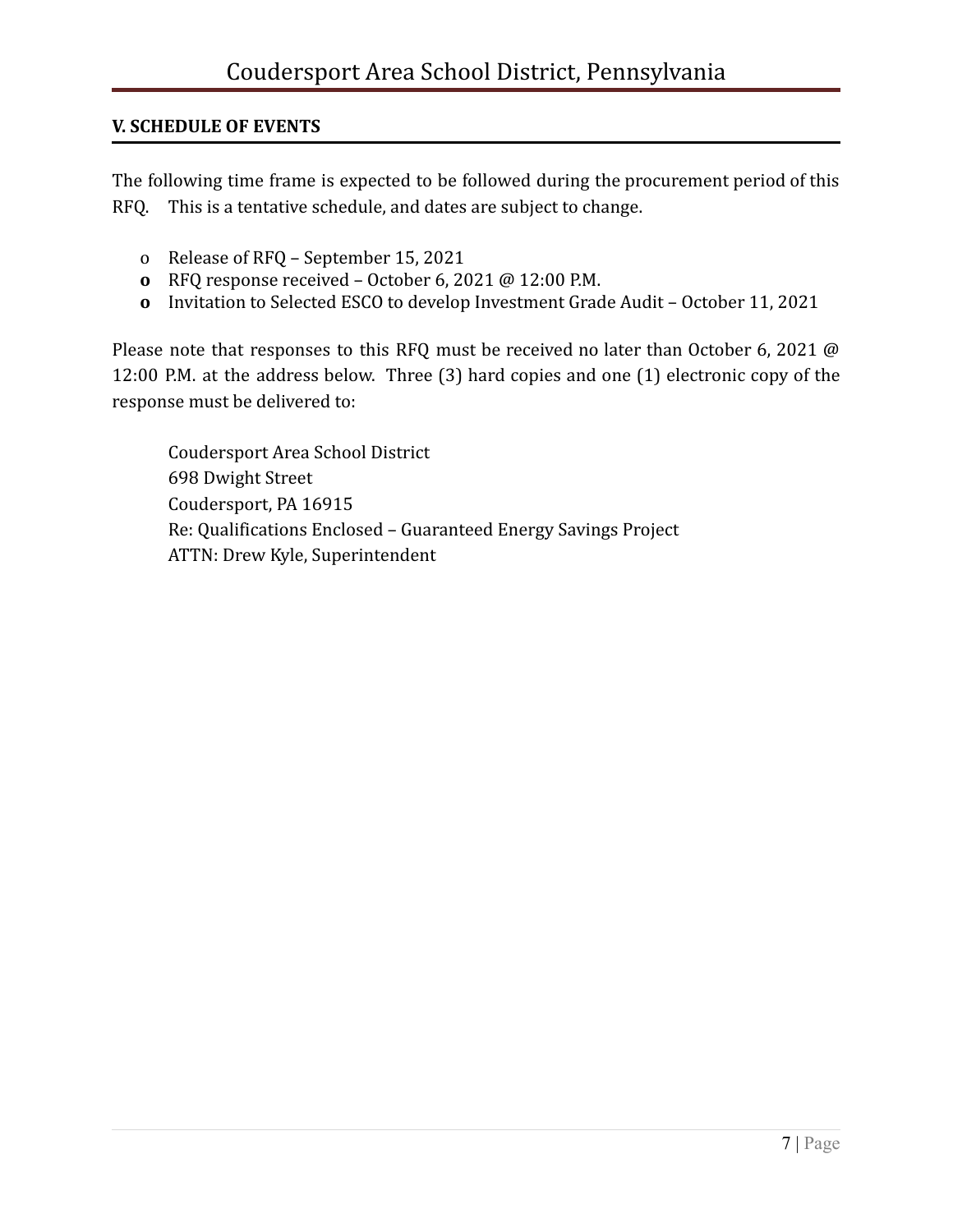## **VI. SELECTION CRITERIA**

Qualification of all business entities that respond to this solicitation will be evaluated using the following selection criteria.

#### **Organization & Supplemental Information**

- Submission conforms to the requirements of this solicitation.
- Supplemental information is pertinent to the goals and objectives of this procurement.

#### **Personnel Qualifications**

● Quality of personnel assigned to this project and degree of pertinent experience.

#### **Project Plan**

- Comprehensiveness and rationale of the ESCO's project management plan.
- Method employed to establish baseline energy use in individual buildings and facility-wide
- Method of measurement and verification used to demonstrate energy use reduction and cost savings as guaranteed
- Explain your engineering methodology of selecting equipment
- Your financial plan demonstrates your ability to help meet our needs and goals

## **Prior Project Performance**

- Experience with implementing the project plan you are recommending for Coudersport Area School District.
- Experience taking responsibility for the full range of roles contemplated for this project (e.g. identification and analysis of ECMs, design, installation, operation, training, financing, savings verification, etc.)
- References from prior and current clients.

## **Business and Financial Qualifications**

- Business unit dedicated to providing guaranteed energy savings programs.
- Business unit dedicated to ensuring project performance
- Years in business
- Financial viability of entity proposed to provide technical and financial guarantees
- NAESCO Accreditation
- ESCO corporate headquarters must reside within the 50 United States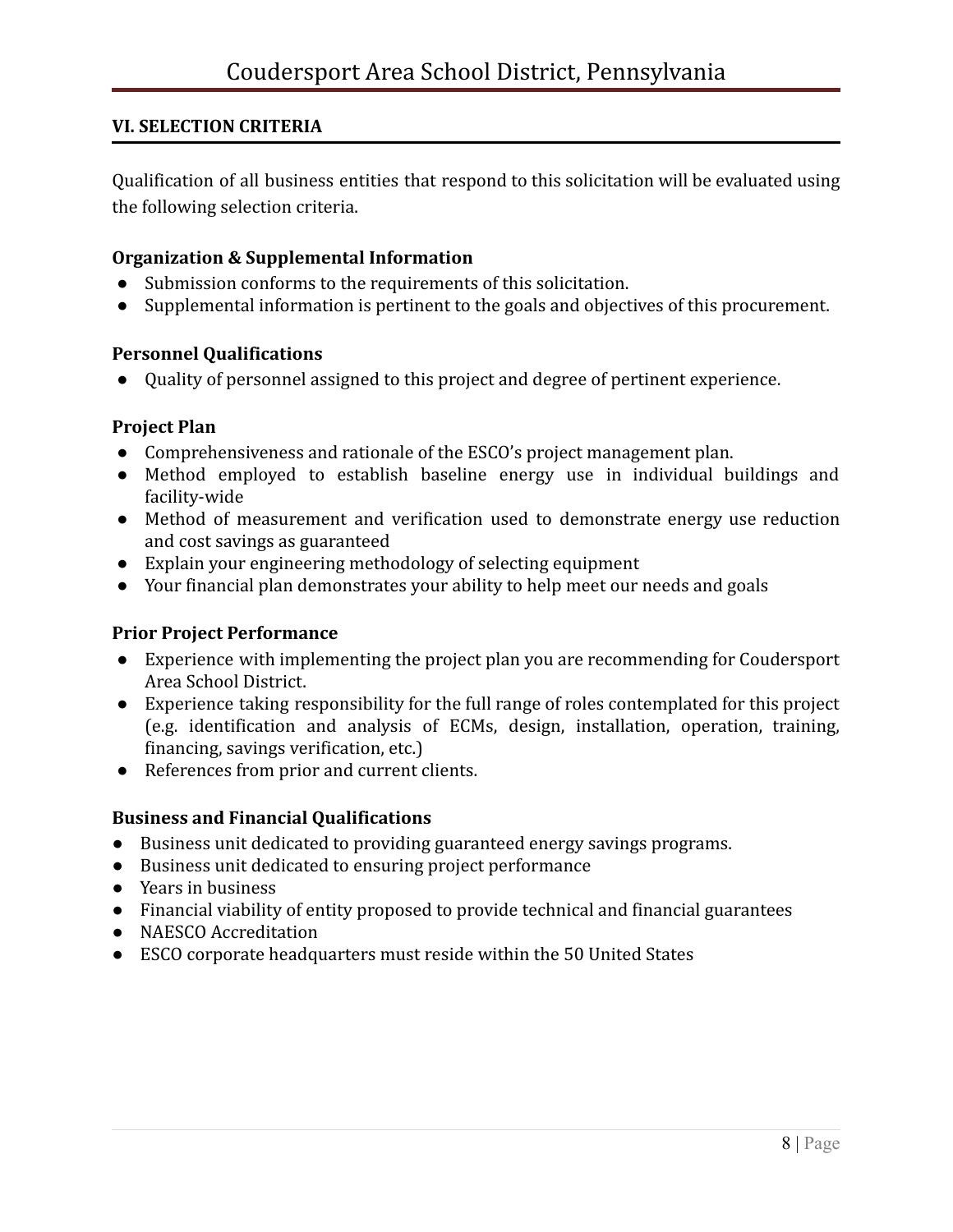## **VII. RESPONSE FORMAT AND COMMENTS**

Responses must be submitted in the format outlined in this section. Each response will be reviewed to determine if it is complete prior to actual evaluation. Coudersport Area School District reserves the right to eliminate from further consideration any response which is deemed to be substantially or materially unresponsive to the requests for information contained in this section. The intent of the Owner is that all responses follow the same format in order to evaluate each respondent fairly.

Each Respondent will provide the Owner three (3) copies of the RFQ response and one (1) electronic copy.

## **A) TABLE OF CONTENTS:**

● Responses shall include a Table of Contents properly indicating the appropriate sections.

## **B) EXECUTIVE SUMMARY:**

● Responses shall include a concise abstract of no more than three (3) pages stating the respondent's understanding of the owner's goals and objectives. The ESCO's submission should identify unique qualifications and capabilities for this project that satisfy these goals and objectives.

## **C) COMPANY BACKGROUND:**

- 1) Company Information / History of Organization
- 2) Provide verification of corporate headquarters residing within the 50 United **States**
- 3) Provide NAESCO accreditation
- 4) Project Organization Chart
- 5) Resumes of Individuals that will be working on the Coudersport Area School District project
- **6)** Contractor Profile Form Attachment A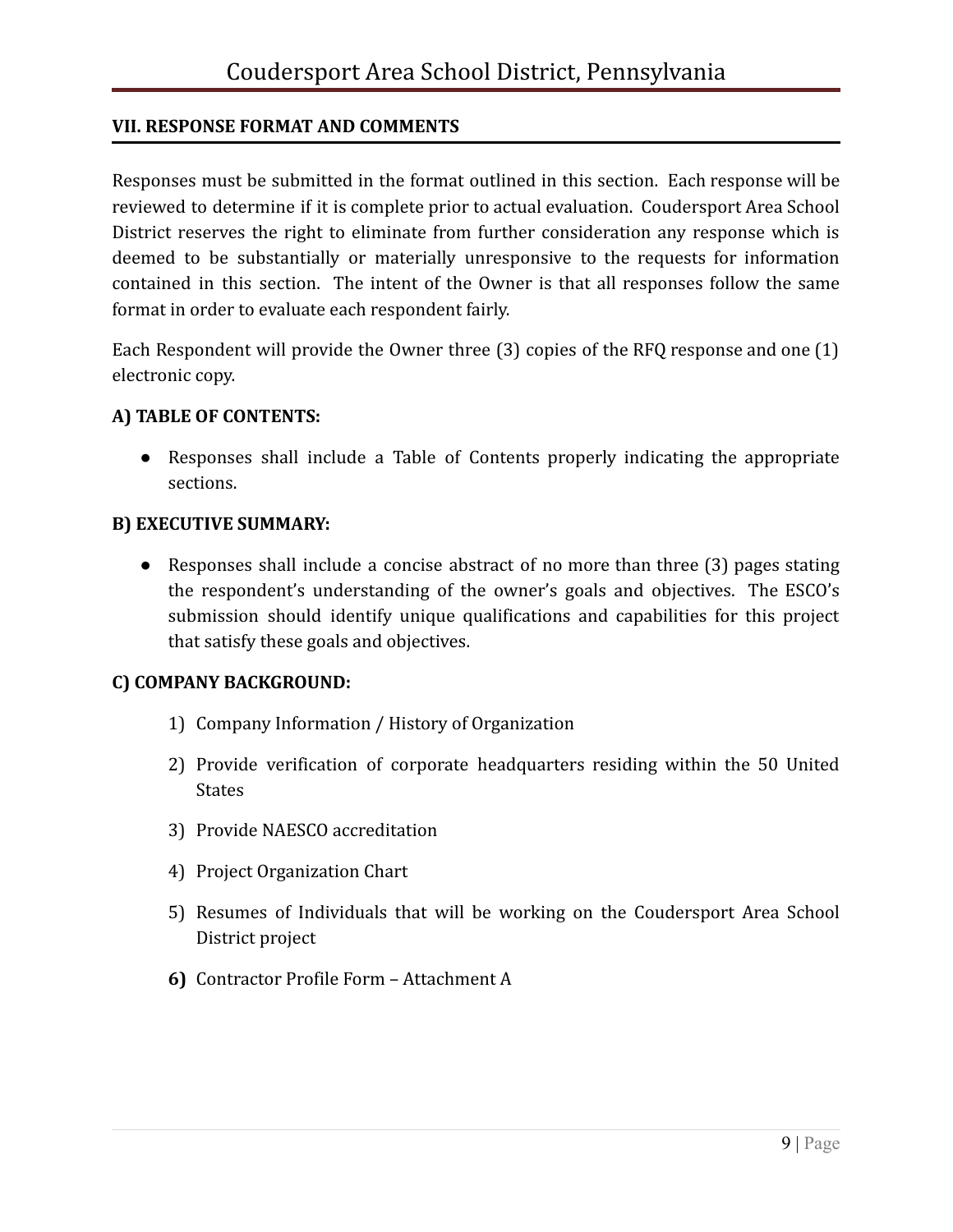## **D) COMPANY EXPERIENCE:**

- **1)** Provide a minimum of at least 5 references of Energy Savings Programs your organization has completed. All References will be contacted. Provide the owner's name, address, telephone number and contact person for each reference. Only references for projects which are complete through the installation of all equipment and systems are acceptable
- 2) Provide Case Studies of at least 5 projects you have completed. Case Study information shall include project costs, scope of work, and savings associated with the project.

## **E) FINANCIAL APPROACH**

- 1. Provide a detailed description on your firm's possible arrangements for financing of this project – what bank(s) are involved, responsibilities of each party and any special conditions associated with financing this project.
- 2. Provide a detailed description of the type of financial guarantees that can be offered through your organization and what is typically used by your organization. Specifically what methodologies, technologies, etc. are used to create baselines and overall savings objectives and reporting of the guarantee? What sorts of guarantees (IPMVP: A, B, C, D) are offered by your company and what will you recommend to Coudersport Area School District? Provide sample bonding form and bonding limits.

## **F) SOLUTION DEVELOPMENT PROCESS**

● Responses shall include your organization's solution development process. How will you audit the facilities and develop your solutions. At what level will Coudersport Area School District be involved in the selection of measures? What is your process of forecasting future costs and how does that affect the guarantee?

## **G) PROJECT MANAGEMENT**

● Responses shall include your organizations approach to project management. Specifically explain your ability to overcome obstacles and keep the project on-time. Explain your methodology of communicating with the client. How does your firm handle warranty issues? Provide a description of the services to be performed by full-time employees of the ESCO, i.e. which services are self-performed vs. contracted.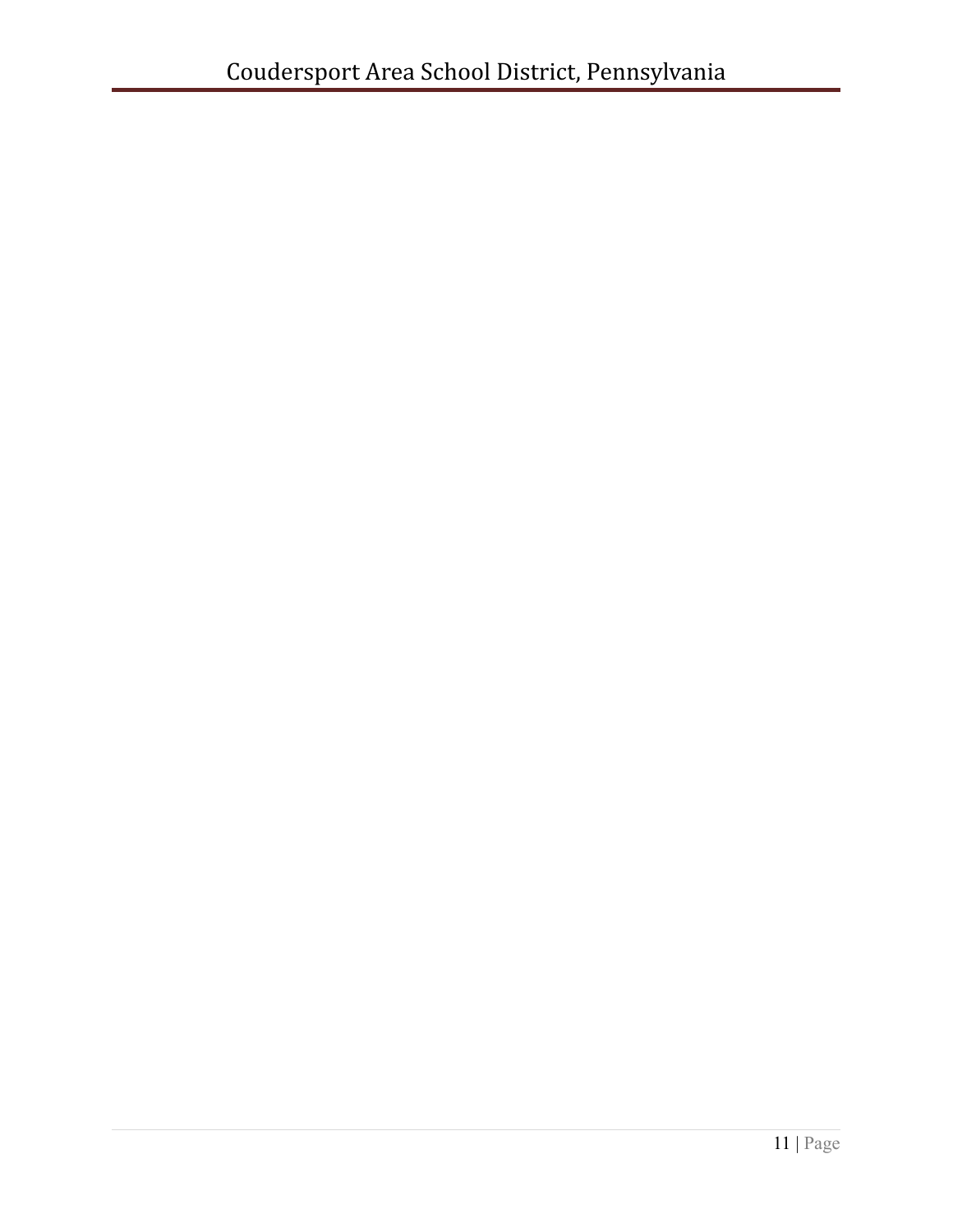## **H) LEGAL DOCUMENTS**

▪ Provide a sample contract for both the project and the annual guarantee.

# **I) ON-GOING SUPPORT AND SERVICES**

- **1) What ongoing services can your firm provide?** List no less than five (5) Pennsylvania School District ESCO references to indicate the service quality of the responding firm. In the event your firm doesn't provide ongoing services, how do you propose handling warranty issues or service needs? Each reference shall demonstrate local facility service and repair experience. Provide the owners name, address, telephone number, and contact person for each reference.
- **2) Customer Satisfaction**: Describe the type of ongoing customer satisfaction reports available to the owner. Provide a sample report with owners name, address, telephone number and contact person. The owner may be contacted to verify accuracies.
- **3) Environmental Services:** Describe your ability to provide professional environmental services, specifically in regard to Indoor Air Quality and Energy Star Certification.
- **4) Training:** Describe the type of training available to the Owner.
- **5) Energy Auditing Services:** Describe how you would perform an energy audit. Provide a sample audit.